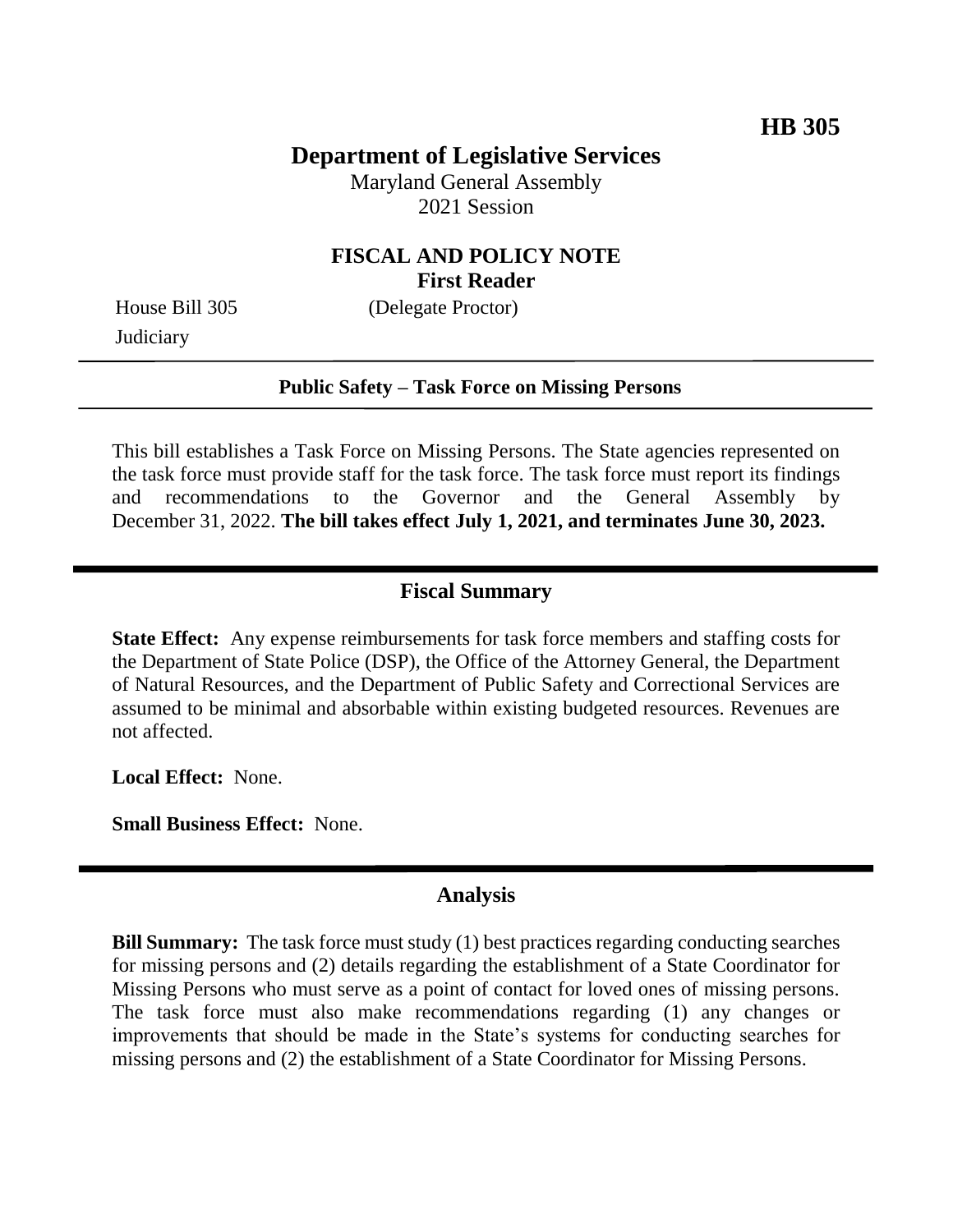**Current Law:** Chapters 503 and 504 of 2009 created the statewide Silver Alert Program within DSP to provide a system for rapid dissemination of information to assist in locating a "missing person." A missing person is defined as an individual:

- whose whereabouts are unknown;
- who suffers a cognitive impairment including a diagnosis of Alzheimer's disease or dementia to the extent that the individual requires assistance from a caregiver; and
- whose disappearance poses a credible threat to the health and safety of the individual due to age, health, mental or physical disability, environment, or weather conditions, as determined by a law enforcement agency.

A caregiver or person filing a report regarding a missing person must immediately notify the local law enforcement agency with which the report was filed and DSP if the missing person who was the subject of the report is located, and it is unlikely that the local law enforcement agency or DSP has knowledge that the missing person has been located.

The AMBER Alert Plan, also coordinated by DSP, is a voluntary partnership between local law enforcement agencies and broadcasters to activate an urgent bulletin in the most serious child abduction cases.

Chapter 502 of 2018 required law enforcement agencies to enter all necessary and available information with regard to a missing person into the National Crime Information Center (NCIC) computer network within two hours after receipt of the minimum information necessary to make the entry. Among other things, NCIC maintains a database of records relating to missing persons (including children) who have been reported missing to law enforcement, and there is a reasonable concern for their safety.

# **Additional Information**

**Prior Introductions:** HB 301 of 2020 and HB 1417 of 2019 received a hearing in the House Judiciary Committee, but no further action was taken on either bill.

**Designated Cross File:** None.

**Information Source(s):** Office of the Attorney General; Department of Natural Resources; Department of Public Safety and Correctional Services; Department of State Police; Department of Legislative Services

**Fiscal Note History:** First Reader - January 11, 2021 rh/lgc